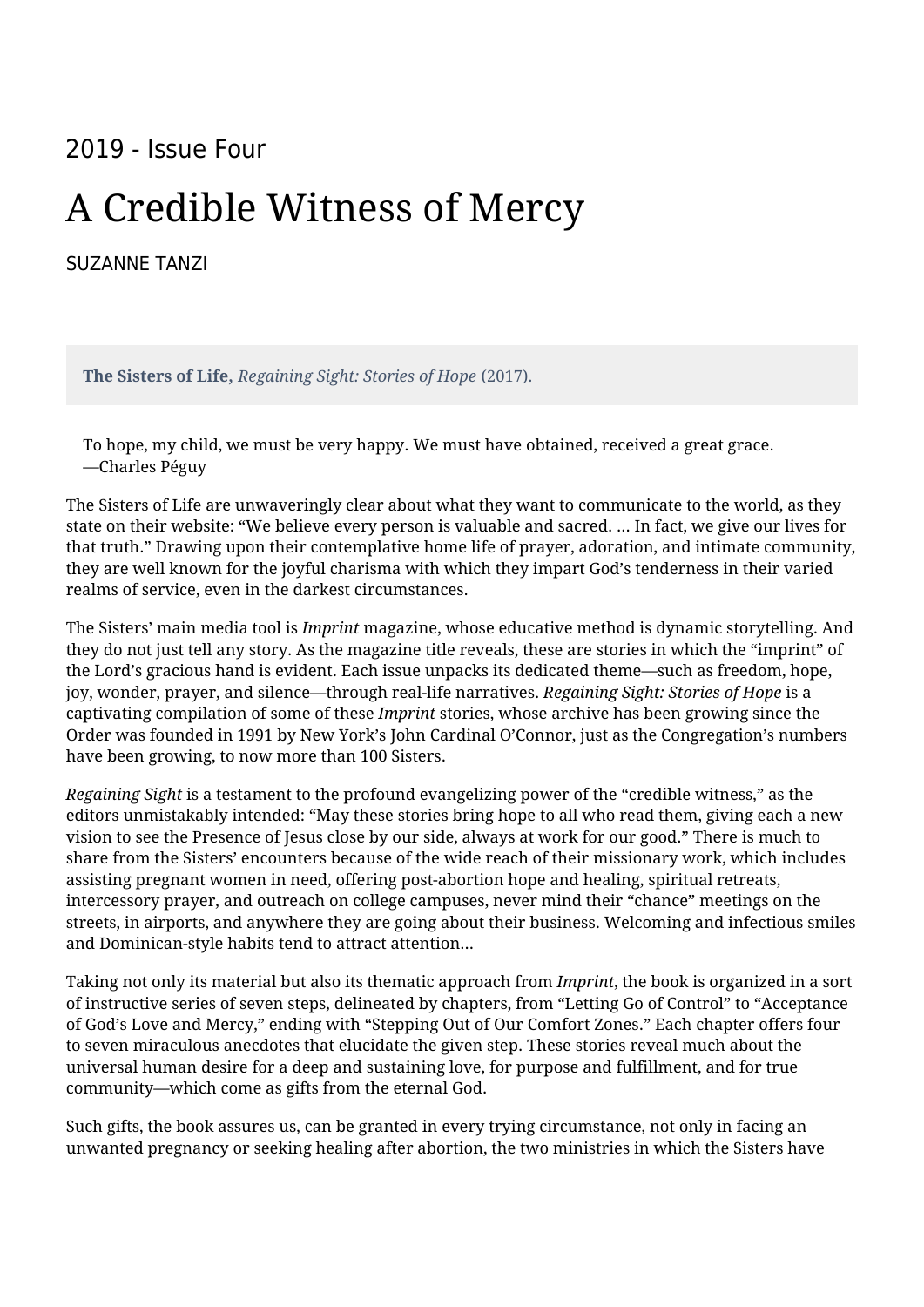invested the most. Indeed, there is no lure, pitfall, or disability found in daily life and in today's cultural milieu that is outside of Jesus' mantle of ardent love. The book's protagonists attest to this truth in their lives, buffeted as they are by illness, death, addiction, crime, handicaps, abuse, loneliness, agnosticism, and more. Through these gripping reflections, the reader encounters the extraordinary abundance of God's generosity found in accompaniment, maternity and paternity, humility, chastity, compassion, self-gift, and other fruitful manifestations of His mercy—a mercy to which the Sisters of Life have introduced so many.

One woman recounts how she was freed from the painful resolution to abort her son with Down syndrome when she contacted the Sisters of Life, even though, "in my heart, fear was winning." Her happiness for this decision resounds in the sweetest of tones: "It is important to talk about how a child with a disability... strengthens us. … I can't imagine how I would be the person that I am today, as strong as I am and knowing God the way that I do, if it wasn't for Angelo." An older child with Down syndrome who was interviewed for another story explains, "I have an extra chromosome and that chromosome belongs to God. It is from God. It is between me and God." In a different submission, the brother of one of the Sisters communicates the challenges brought on by his muscular dystrophy, leading to "temptations to despair" and cultivating "habitual mortal sin." This young man's moving experience of God's intervention through an attentive priest and other events led him to learn that "God allows suffering for a greater good to come from it." There is not one of the 35 brief *Imprint* stories that does not attest to the redemptive value of suffering and a total surrender of love on new paths of hope.

Other incisive and surprising vignettes describe an "intense desire to love others and be loved by others, but that did not translate into me loving myself." Whether through an unexpected pregnancy, a regretted abortion, a retreat, or a random encounter, the Sisters of Life and others in the Church enabled these interlocutors to discover and live "authentic love":

"I made bad decisions every day for years. … [N]ow I help heal the hearts of many women, so they can become the women that God created."

"I told myself the way I was living was normal, but deep down I knew it was a lie. … God is gentle and patient and will wait for us as long as it takes."

"The little kid in me who used to play 'Mass' was jumping for joy because the adult in me had said 'yes.'"

"God is love, and he doesn't go back on His love. We do; we forget, but He doesn't."

"It took me 29 years of silence, fear, regret, and pain to get here, but as scripture reminds us in Joel, God restores the years 'eaten by the locust.'"

"Joy and sorrow are like two vines growing together. If you try to cut out the sorrow, you will also cut out the joy."

"I thought God could not forgive me for my past. … But... when God calls you, He doesn't just call you. He dwells in you. He changes everything. I love my new life."

In this simply written and thoughtfully composed book, the new vision, through which sight is regained, is proffered not only by the men and women the Sisters have served, but by the Sisters themselves, their founder Cardinal O'Connor, and the priests and "co-workers" all over the country